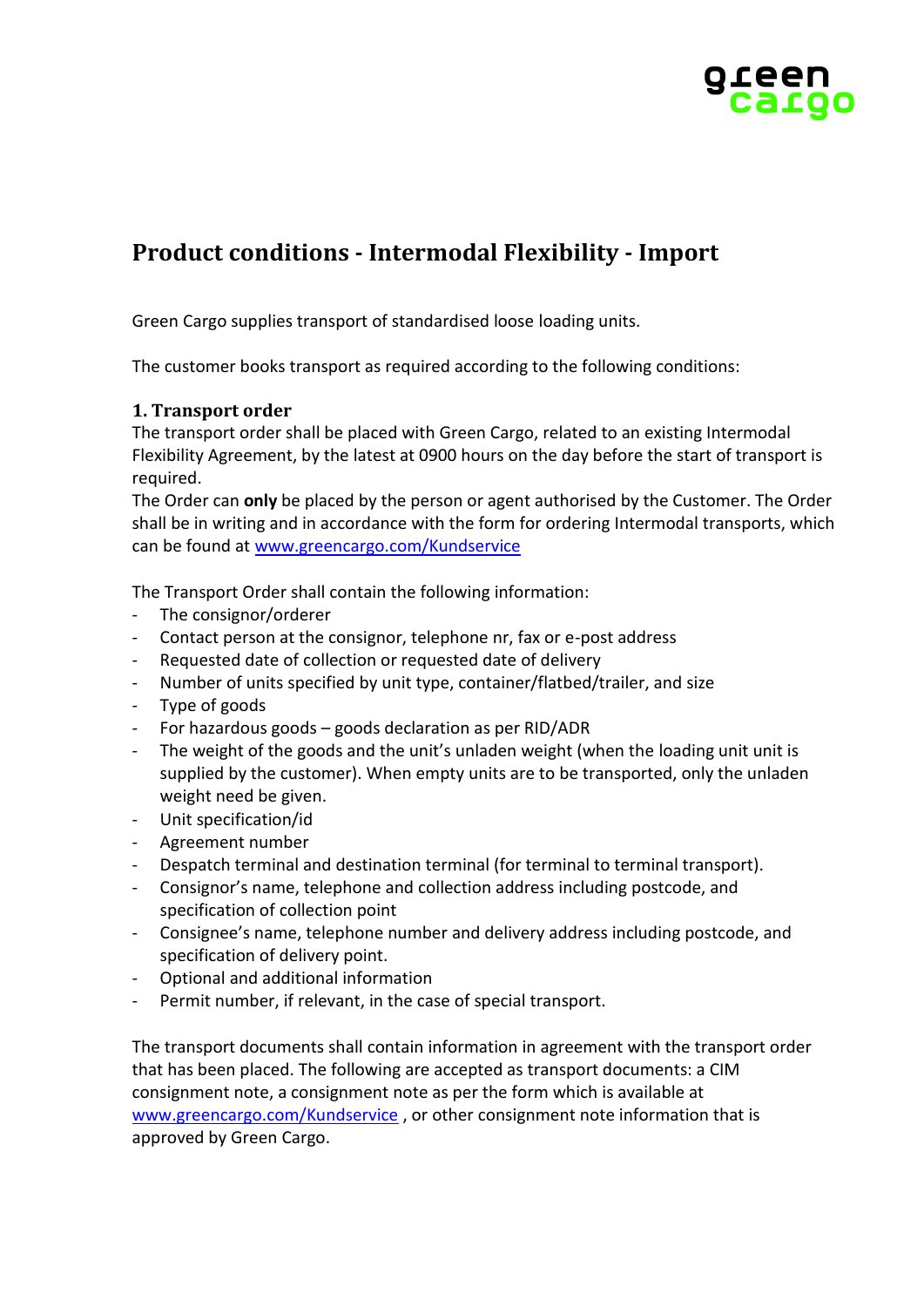

Transports **from Norway to Sweden** require a transit document, export declaration and a Customs Release Declaration in order that the customer may have access to the goods. Relevant documents and information shall be presented to Green Cargo Customs Department not later than 1400 hours on the day that it is planned that the unit shall leave Norway. A copy of the export invoice is required for preparation of the transit document and the export declaration. Customers who issue their own export declarations shall supply an export invoice and a copy of the export declaration as well as a Customs Registration number. When Green Cargo shall issue the export declaration the customer shall provide an export invoice as information source material.

Transports **from the Continent to Norway** require a transit document. Source information for preparation of the transit document shall be presented to Green Cargo's Customs Department not later than 1400 hours on the day that it is planned that the wagon shall leave Sweden. A copy of the export invoice is required as source information for the transit document.

Transports **from Switzerland to Sweden** require a Customs Release Declaration. Valid source information shall be presented to Green Cargo not later than 1400 hours on the day on which the wagon (or wagons) arrive in Sweden.

Green Cargo's Customs Department invoice the customer for the executed services according to the price at that time. Missing or insufficient information results in the transport not being executed as planned.

# **2. The scope of the transport service**

Green Cargo undertakes to transport, on behalf of the customer, standard loose loading units. In the price is included transport between the addresses specified in the Price and Production Annexe to the Agreement and, when nothing else is specified, one transfer to as well as one transfer from a railway wagon. Additional transfers and other possible services will be charged separately as per the respective terminal's or port's price for the additional service.

# **3. Special conditions for certain types of goods**

Certain types of cargo and objects which are specified below are accepted for transport under special conditions and only after the conclusion of a separate agreement:

- goods which result in an uneven weight distribution in the loading unit
- objects with insufficient packaging
- consumer electronics, white goods
- high-value goods
- living plants
- fresh fish on ice
- food which, according to the Swedish National Food Administration, must be transported at a specific temperature
- other goods which require temperature controlled transport
- tobacco
- wine and spirits
- postal mail, letters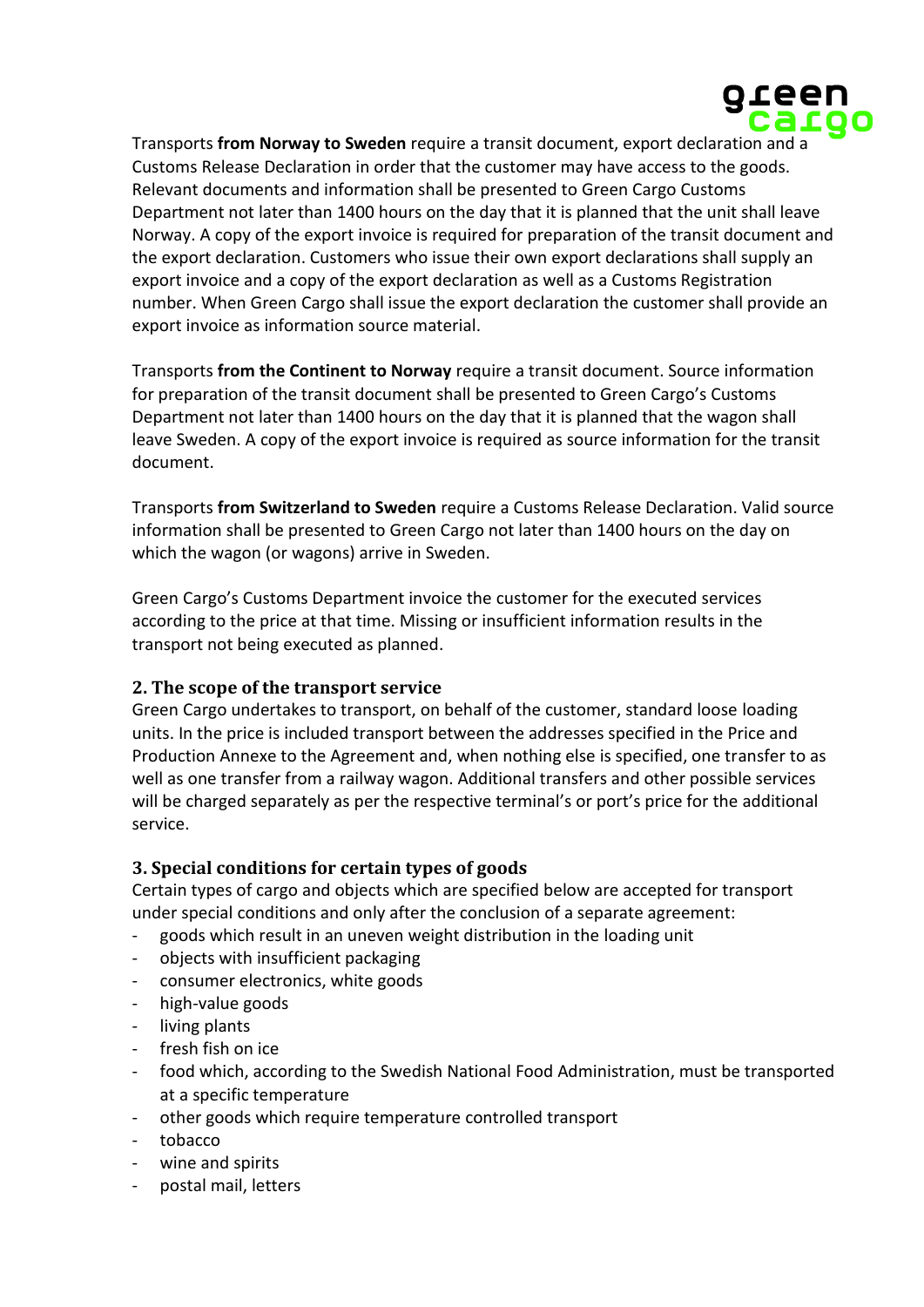

- hazardous goods
- weapons
- dangerous waste and waste
- mobile telephones, computer equipment

# **4. Cancellation and alteration of transport orders**

Cancellation of or changes to confirmed transport orders must be made known to Green Cargo Customer Service. In the case of cancellation or alteration after 1500 hours on the day prior to the planned transport a cancellation charge will be made as specified in Additional Charges for Goods Transport by Rail which is available at [www.GreenCargo.com/Kundservice](http://www.greencargo.com/Kundservice)

## **5. Distribution in Sweden**

The agreed transport price is specified per unit. The customer is allowed one (1) hour in which to unload the loading unit calculated from the time of arrival at the specified loading/unloading point. If this hour is exceeded waiting time costs will be charged. The maximum excess waiting time permitted is one (1) hour, after which the unit will be offloaded and a new charge as per the agreed transport price per unit will be made. The name, address, delivery point address as well as the reference number for the storage of empty units must be specified.

Any depot/terminal or storage charges will be charged separately as per the respective terminal's or port's price for the additional service.

Delivery will be carried out between 0700 and 1700 hours Monday to Friday if no other agreement has been made. Local deviations can occur as a result of opening times and availability times at the respective terminals.

#### **6. Loading instructions**

The consignor, when he carries out the loading of the loading unit, must ensure that goods are loaded securely in accordance with Swedish Road Administration / Swedish Ministry of Transport instructions (VVFS) as well as, in the case of hazardous goods, that goods are secured in the loading units in accordance with the appropriate transport directives (ADR, RID, IMDG etc). It is further the responsibility of the consignor, where necessary, to issue load assurance certificates e.g. Container Packing Certificate (CPC) for transport by sea. For further information about that which the consignor is responsible for observing related to loading, please see [www.GreenCargo.com/Kundservice](http://www.greencargo.com/Kundservice)

#### **7. Sealing units**

The consignor must, when a unit contains a cargo, have sealed closed containers, swap bodies, trailers or other closed intermodal loading units which are handed over for transport.

If a unit to, from or for transit through a non-EU country arrives at the Swedish border without having been sealed Green Cargo cannot proceed with the transport of the unit.

The consequence of an unsealed unit is for the customer delays in transporting and for Green Cargo extra shunting, sealing of the unit and complementing of the transport documents. Green Cargo will charge to cover its costs for these extra services and any costs